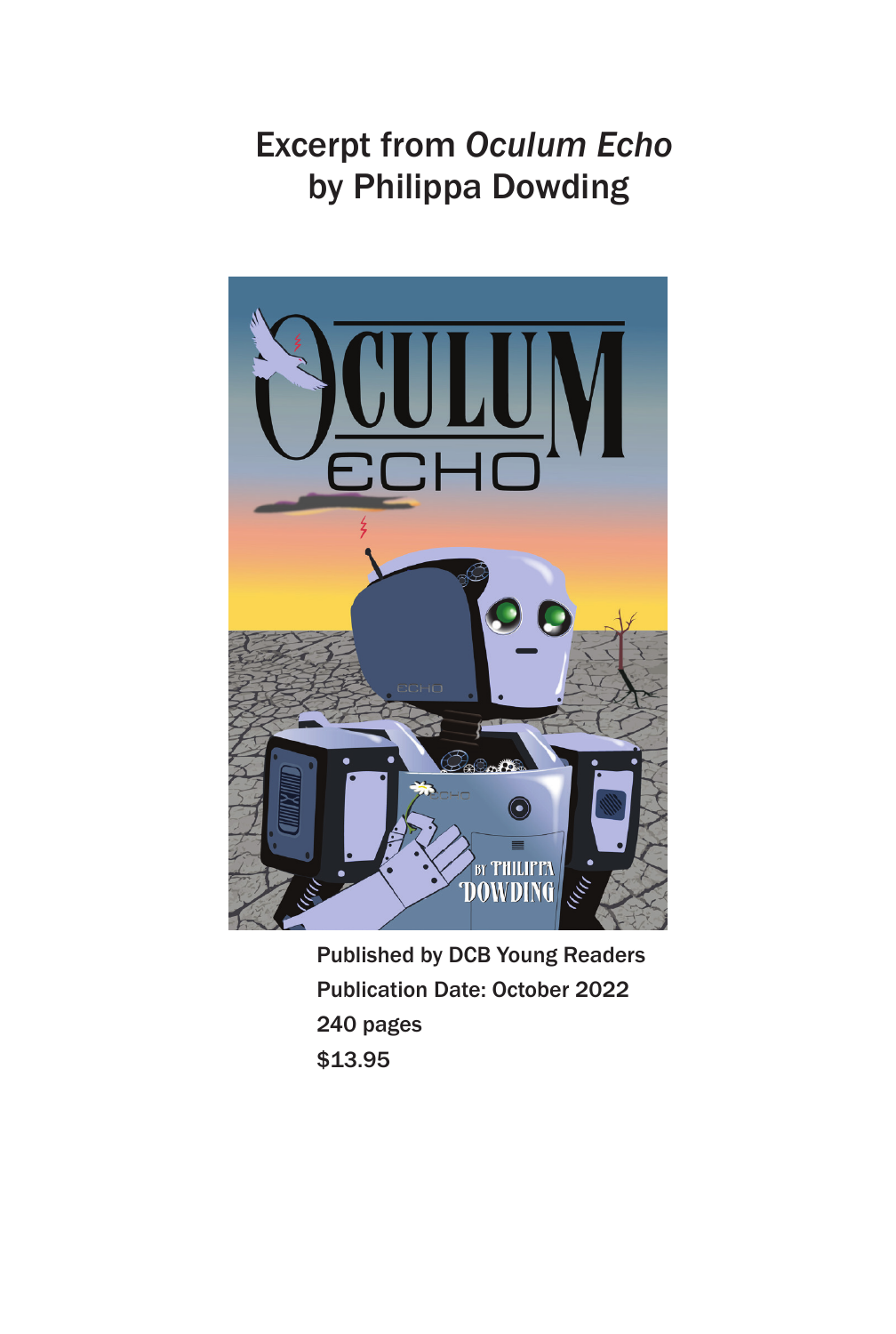## ECHO1

*Wake, Echo1.*

I wake. *Open your eyes, Echo1.* I have eyes. I open them. Light. *Now try your hand, Echo1.* I lift my hand. I have never had a hand before. The voice in my head speaks again, *Hello, Echo1. This is Guide. Are you ready?* Yes, Guide, I am ready. I can answer Guide inside my head! Then there are more instructions from Guide, the voice in my head. *Find your feet, Echo1.* I lift my boot. I take two shaky steps. *Jump, Echo1.* I jump. *Touch your nose, Echo1.* I touch my finger to my nose. *Speak out loud, Echo1.* I say, "Call me Echo." Then I do many physical and mental tasks, as Guide requests. When I am found to be functioning well, Guide says, *Echo1, are you ready for your journey?* Yes, Guide, I am ready, I answer in my head. *Then step outside and leave your outpost, Echo1.* I open the door. I step outside. It is very different from inside. There are trees, a small mountain, and clouds in the sky above me. I blink in the sunlight. My outpost is a hard, domed metal shell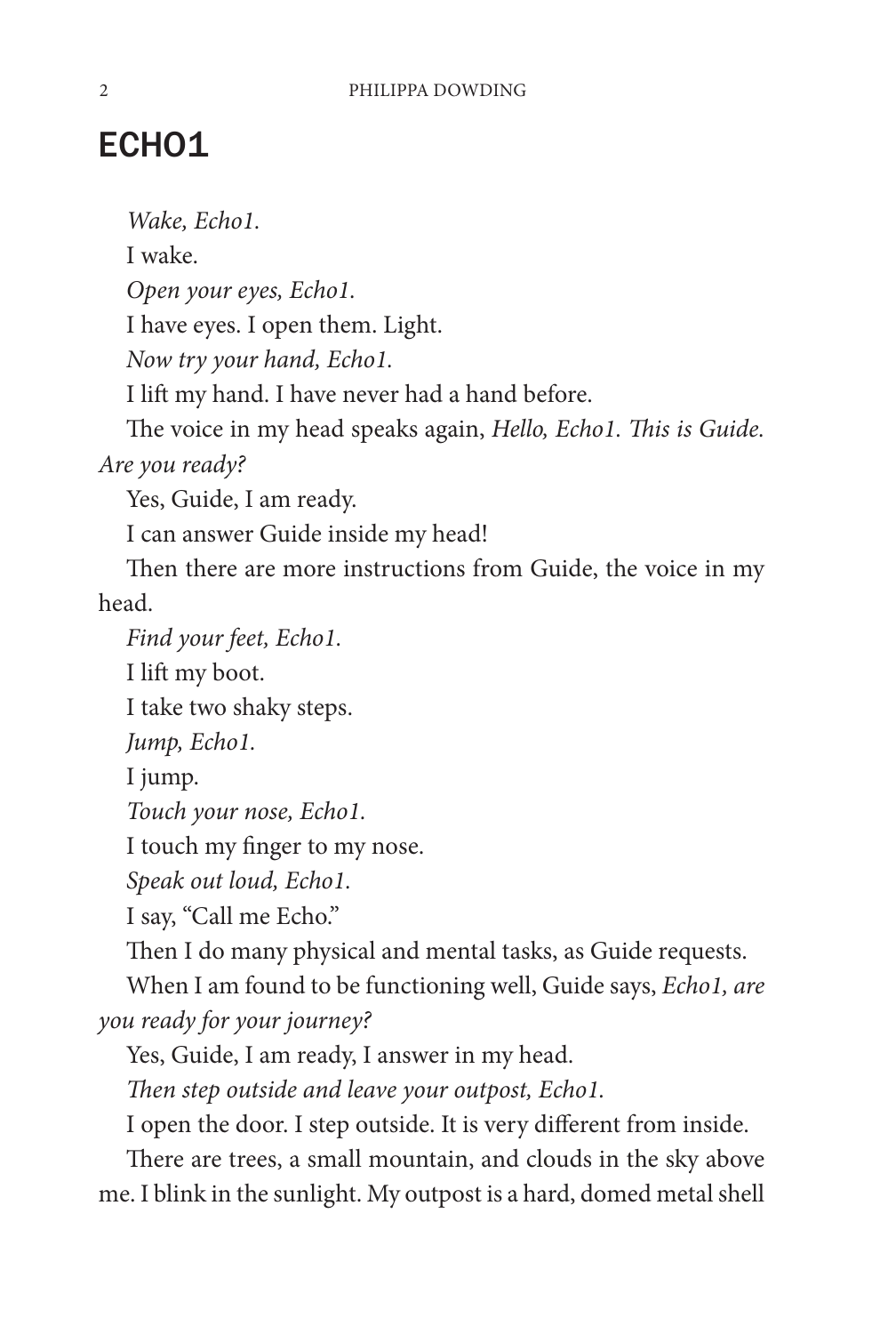slightly larger than me.

The silver letters above the door read "ECHO1"

There are many words and ideas that I understand, but I also have many questions for Guide.

Guide, how long have I been asleep? Guide answers, *Eighty-three years.* Who put me here? Guide answers again, *The Makers.* Where am I? Guide says, *Your birthplace, the ECHO1 outpost.* What am I?

Guide doesn't answer right away, then says, *You are a creation, but what you become is up to you, Echo1. You will learn as you go. I will help you.*

Am I alive?

Guide pauses again but finally says, *You have free will, Echo1. You decide what a life is, and what to do with yours.*

Suddenly, the top of the outpost opens, and a creature rises and hovers above me. It has wings, eyes, a beak.

Guide says, *Echo1, meet Peregrine1. She looks like a falcon, but she is your video drone.*

The video drone falcon speaks in my head, *I am Peregrine1. Are you Echo1?*

I answer her in my head, Hello, Peregrine1. Yes, I am Echo1. Peregrine1 flies into the sky, then hovers high above me.

*Echo1, P1 has sent you video. Do you accept?*

Yes, I accept.

Suddenly, an image fills my head.

It is me, Echo.

I raise my hand, and in the video I raise my hand too. Peregrine1 has sent me video of myself from where she is, high above me.